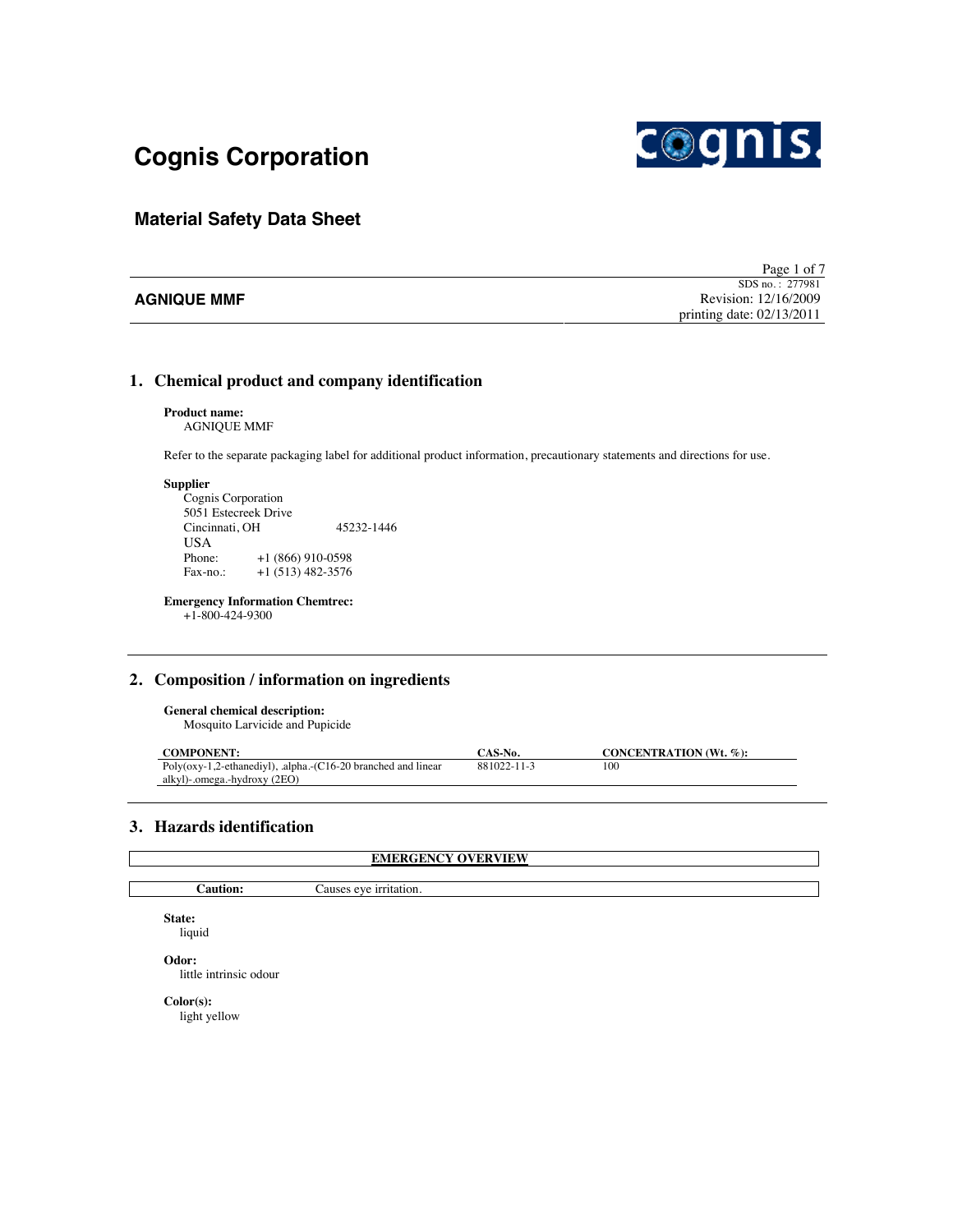

### **Material Safety Data Sheet**

Page 2 of 7 SDS no.: 277981 **AGNIQUE MMF** Revision: 12/16/2009 printing date: 02/13/2011

**Routes of entry:**  Inhalation, Skin contact, Ingestion

### **Potential Health Acute Effects:**

**Inhalation:**  Considered to be non-toxic by animal tests.

**Skin contact:**  not irritating

**Eye contact:**  May cause eye irritation.

**Ingestion:** 

Similar materials are not considered toxic.

**Potential Chronic Health Effects:**  None known

### **4. First aid measures**

### **After inhalation:**

Supply of fresh air, mouth-to-mouth resuscitation if necessary, keep warm. If adverse health effects persist seek medical advice.

### **After skin contact:**

Wash thoroughly with soap and water.

### **After eye contact:**

Rinse immediately with plenty of water, also under the eyelids, for at least 15 minutes. Do not rub eyes; mechanical action may cause corneal damage. If adverse health effects develop seek medical attention.

### **After ingestion:**

Do not induce vomiting, seek medical advice immediately.

### **5. Fire fighting measures**

**Flash point:** 

 $365 \text{ °F}$  (185 °C) no information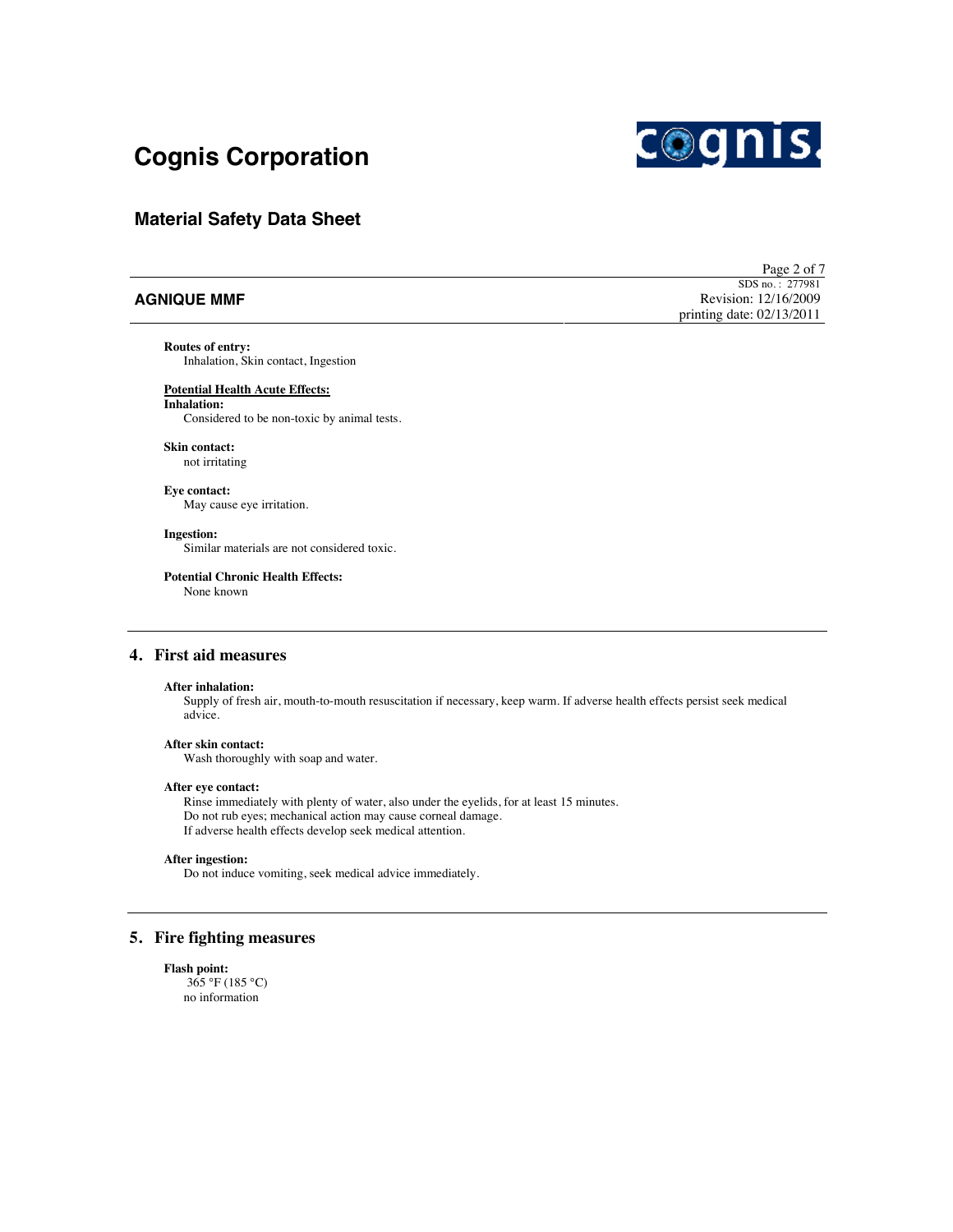

### **Material Safety Data Sheet**

Page 3 of 7 SDS no.: 277981 **AGNIQUE MMF** Revision: 12/16/2009 printing date: 02/13/2011

### **Suitable extinguishing media:**

Carbon dioxide. Dry Chemical Foam. Water Spray

### **Special protection equipment for firefighters:**

Wear self-contained breathing apparatus. Wear full protective clothing.

### **Hazardous combustion products:**

Carbon dioxide., carbon monoxide

### **Additional fire fighting advice:**

In case of fire, keep containers cool with water spray. Water spray may be used to flush spills away from fire.

### **6. Accidental release measures**

### **Process for cleaning and take-up:**

Using adequate protective equipment, add dry material to absorb spill (if large spill, first dike to contain). Pick up spilled material and containerize for recovery or disposal. Flush area with water to remove residues.

### **7. Handling and storage**

#### **Storage:**

**Storage conditions to keep:** Ensure that storage and workrooms are adequately ventilated. Keep container tightly sealed.

### **8. Exposure controls / personal protection**

### **Indication for system design:**

Ensure adequate ventilation.

### **Personal protection measures:**

**Respiratory protection:**  Not applicable with adequate ventilation.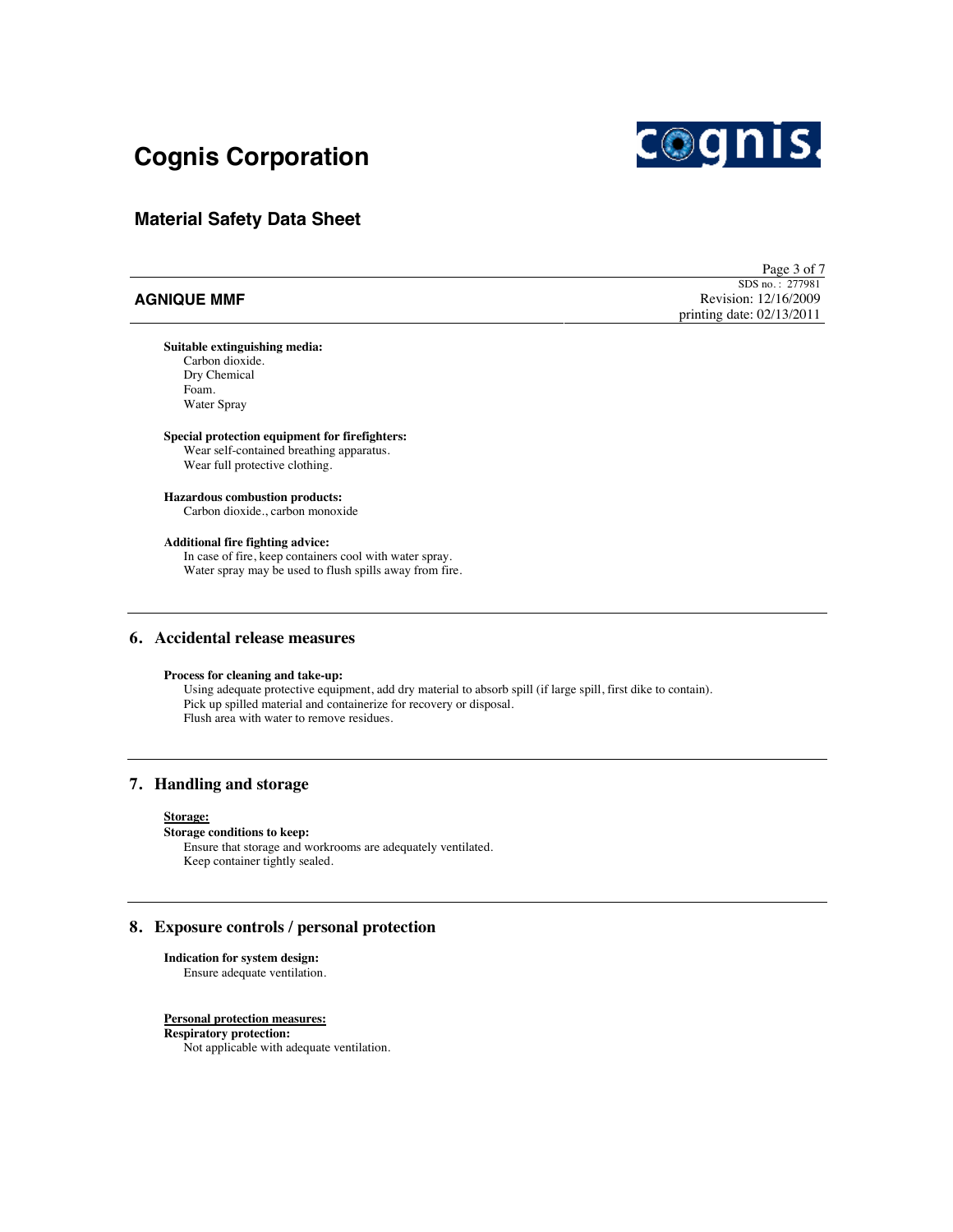

Page 4 of 7 SDS no.: 277981

printing date: 02/13/2011

### **Material Safety Data Sheet**

# **AGNIQUE MMF** Revision: 12/16/2009

**Hand protection:**  Protective gloves made of rubber.

**Eye protection:** 

Safety glasses with side shields.

### **9. Physical and chemical properties**

**General description:**  State: liquid

Odor: little intrinsic odour<br>
Color(s): light yellow<br>
light yellow<br>
light yellow light yellow

| <b>Designation</b>           | Value                    | Method         |
|------------------------------|--------------------------|----------------|
| pH-value; Conc.: 1 % product | 6.9                      | no information |
| Boiling point                | $>100 °C$ ( $>212 °F$ )  | no information |
| Melting point                | $< 25 °C$ (< 77°F)       | no information |
| Vapor density:               |                          |                |
|                              | Heavier than air         |                |
| Specific gravity             | 0.890                    | no method      |
| Solubility in Water          | Slight $(0.1$ to $1\%$ ) | no information |

### **10. Stability and reactivity**

### **Stability:**

**Dangerous decomposition products:** 

None if used for intended purpose.

### **Decomposition advices:**

No decomposition if used according to specifications.

### **Reactivity:**

**Materials to avoid:**  Strong Acids Bases Oxidizers

### **Hazardous polymerization:**

Will not occur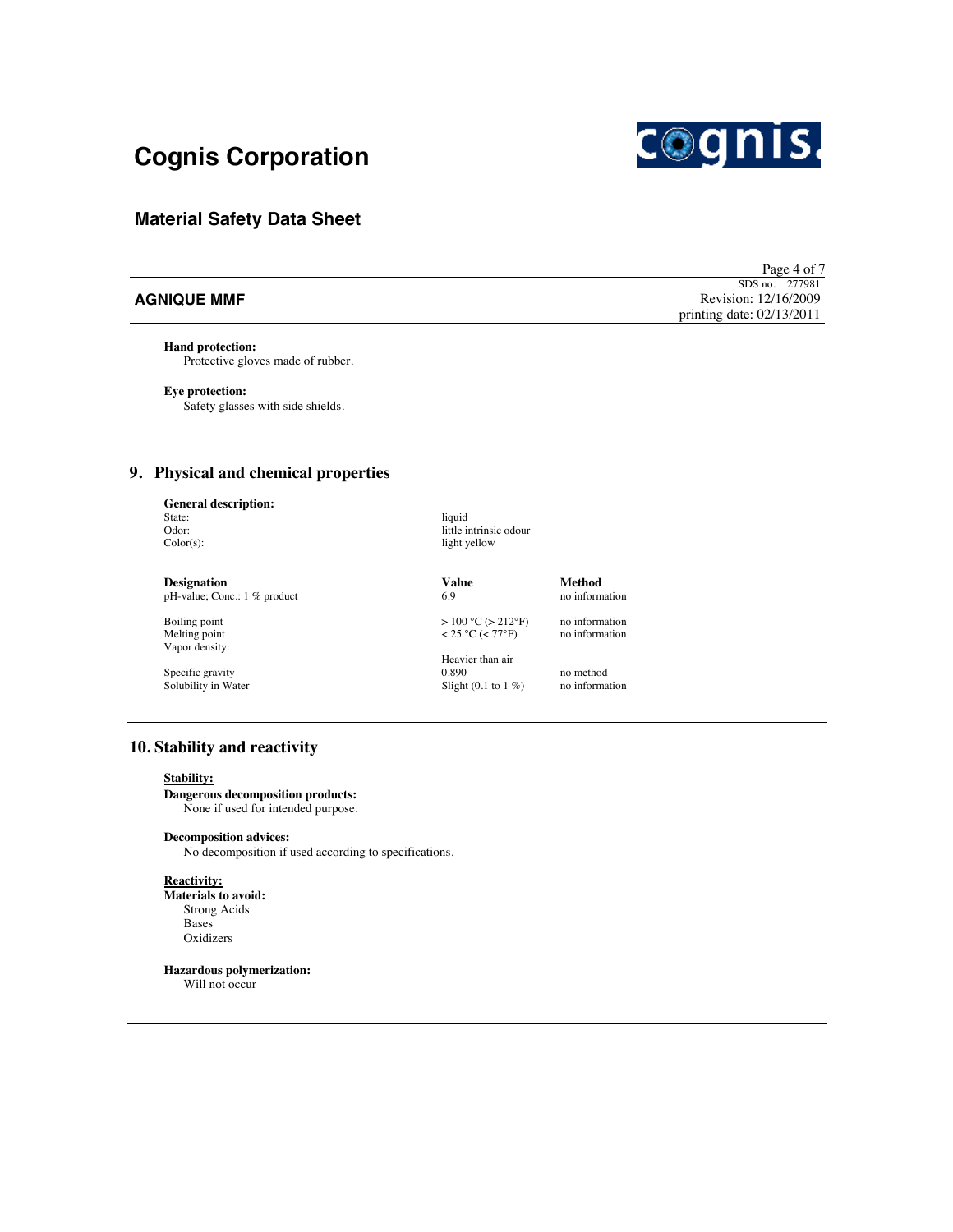

### **Material Safety Data Sheet**

|                    | Page 5 of 7                 |
|--------------------|-----------------------------|
|                    | SDS no.: 277981             |
| <b>AGNIQUE MMF</b> | Revision: 12/16/2009        |
|                    | printing date: $02/13/2011$ |

### **11. Toxicological information**

### **General toxicological information:**

No toxicity information available or testing conducted on this product. Any health or toxicological information included in Section 3 was based on data associated with the components or an analogous product.

### **12. Ecological information**

**General ecological information:**  no data available

**Advice of environmental fate:**  Not determined.

### **13. Disposal considerations**

### **Waste disposal of product:**

All recovered material should be packaged, labeled, transported, and disposed or reclaimed in conformance with applicable laws and regulations and in conformance with good engineering practices. Avoid landfilling liquids. Reclaim where possible.

### **Waste disposal of packaging not cleansed:**

Collection and delivery to recycling enterprise or other registrated elimination institution.

### **14. Transport information**

### **General information:**

Not hazardous according to RID, ADR, ADNR, IMDG, IATA-DGR, CFR and TDG.

**The transport information provided represents the regulatory transport classification of the product without consideration to packaging, quantity, or modal restrictions and exceptions. It is the user's responsibility to determine the appropriate packaging and modal requirements and/or limitations for the product quantity being shipped.** 

### **15. Regulatory information**

**TSCA Inventory Status:** This product is excluded pursuant to Section 3(2)(B)(ii) of the Toxic Substances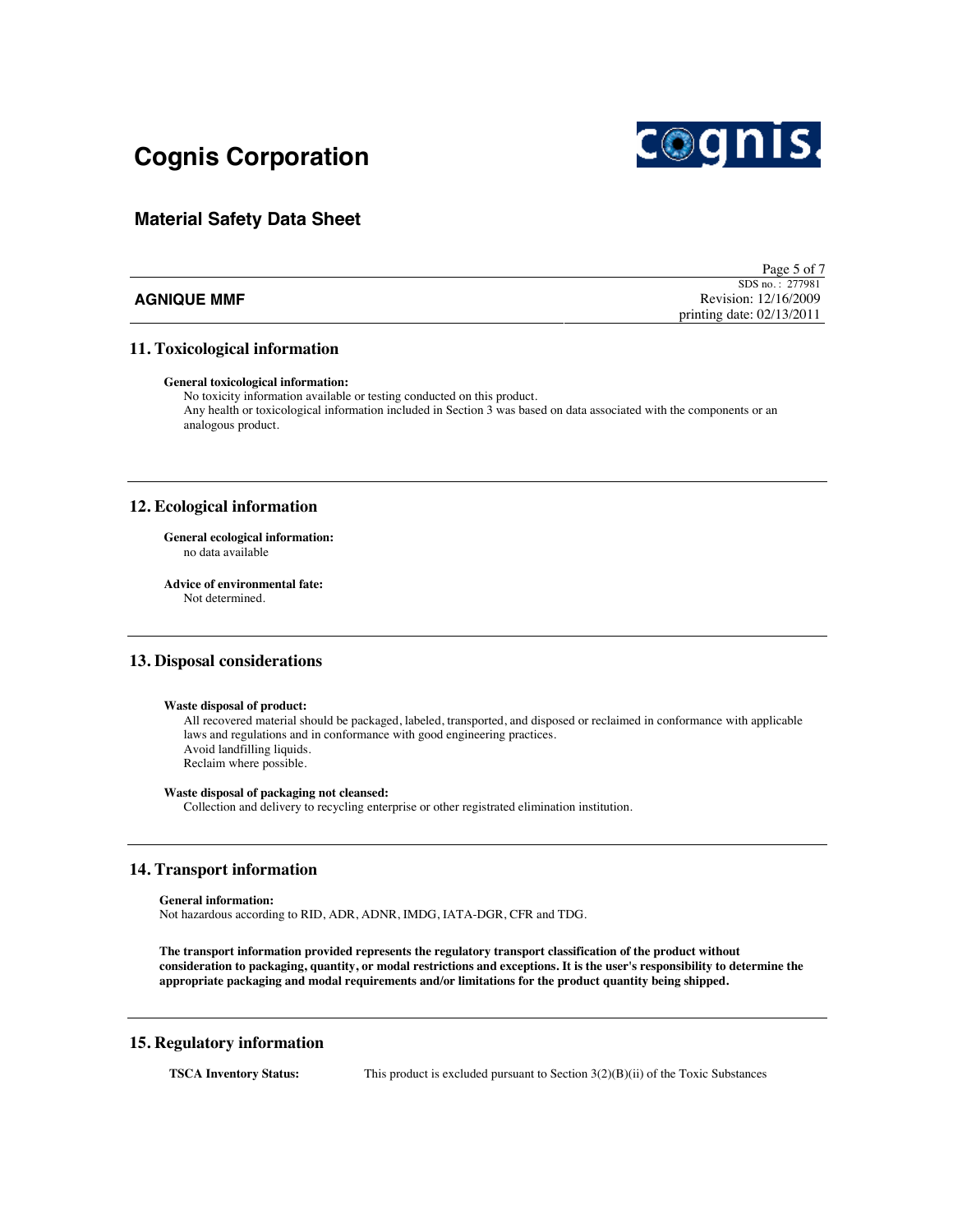

## **Material Safety Data Sheet**

|                                                           |                                                                                                                                                            |                                   | Page 6 of 7                                                            |
|-----------------------------------------------------------|------------------------------------------------------------------------------------------------------------------------------------------------------------|-----------------------------------|------------------------------------------------------------------------|
| <b>AGNIQUE MMF</b>                                        |                                                                                                                                                            |                                   | SDS no.: 277981<br>Revision: 12/16/2009<br>printing date: $02/13/2011$ |
|                                                           | Control Act [ FIFRA Exclusion ].                                                                                                                           |                                   |                                                                        |
| <b>SARA 311/312 Hazard</b><br><b>Categories:</b>          | Immediate Health                                                                                                                                           |                                   |                                                                        |
| TSCA 12(b) Components:                                    | none                                                                                                                                                       |                                   |                                                                        |
| <b>SARA 313 Toxic Chemicals:</b>                          | none                                                                                                                                                       |                                   |                                                                        |
| <b>SARA 302 Extremely Hazardous</b><br><b>Substances:</b> | US. EPA Emergency Planning and Community Right-To-Know Act (EPCRA)<br>SARA Title III Section 302 Extremely Hazardous Substance (40 CFR 355, Appendix<br>A) |                                   |                                                                        |
|                                                           | ETHYLENE OXIDE                                                                                                                                             | $CAS: 75-21-8$                    | $<10$ PPM                                                              |
| <b>CERCLA Hazardous Chemicals:</b>                        | US. EPA CERCLA Hazardous Substances (40 CFR 302)                                                                                                           |                                   |                                                                        |
|                                                           | ETHYLENE OXIDE<br>1,4-DIETHYLENEOXIDE                                                                                                                      | $CAS: 75-21-8$<br>CAS: 123-91-1   | $<10$ PPM<br>$<$ 100PPM                                                |
| <b>California Proposition 65:</b>                         | This product contains the following chemical/s known to the State of California to<br>cause cancer and/or birth defects or other reproductive harm.        |                                   |                                                                        |
|                                                           | <b>ETHYLENE OXIDE</b><br>1,4-DIOXANE                                                                                                                       | $CAS: 75-21-8$<br>$CAS: 123-91-1$ | $<10$ PPM<br>$<100$ PPM                                                |
|                                                           |                                                                                                                                                            |                                   |                                                                        |